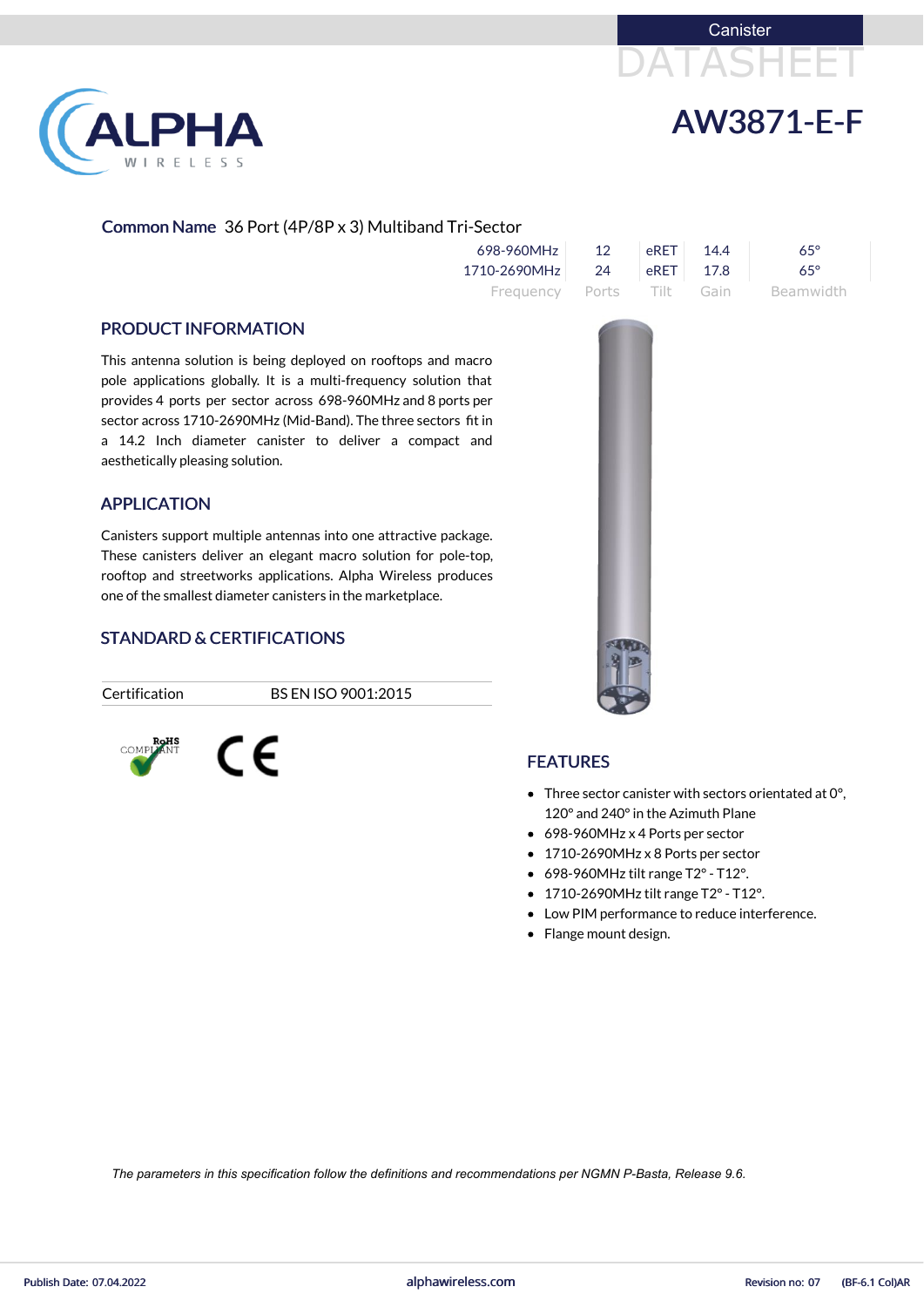

AW3871-E-F

# TECHNICAL SPECIFICATION

| <b>Electrical Specifications</b>     |              |                          | Low Band                   |                   |                | Mid Band                   |                |                |  |
|--------------------------------------|--------------|--------------------------|----------------------------|-------------------|----------------|----------------------------|----------------|----------------|--|
| <b>MHz</b><br><b>Frequency Range</b> |              |                          | 698-790                    | 790-890           | 890-960        | 1710-1920                  | 1920-2170      | 2300-2690      |  |
| Polarisation                         |              | Degree                   |                            | ±45° Slant Linear |                |                            |                |                |  |
| Gain                                 | <b>Basta</b> | dBi                      | $13.5 \pm 0.5$             | $13.8 \pm 0.5$    | $13.9 \pm 0.5$ | $16.8 \pm 0.5$             | $17.1 \pm 0.5$ | $17.3 \pm 0.5$ |  |
|                                      | Max          | dBi                      | 14.0                       | 14.3              | 14.4           | 17.3                       | 17.6           | 17.8           |  |
| Azimuth Beamwidth                    |              | Degree                   | 78°                        | $76^\circ$        | $73^\circ$     | $61^\circ$                 | $62^\circ$     | $62^\circ$     |  |
| <b>Azimuth Beam Squint</b>           |              | Degree<                  |                            | $3^{\circ}$       |                |                            | $3^\circ$      |                |  |
| <b>Elevation Beamwidth</b>           |              | Degree                   | $18.1^\circ$               | $16.4^\circ$      | $14.6^\circ$   | $7.5^\circ$                | $6.7^\circ$    | $5.7^\circ$    |  |
| <b>Electrical Downtilt</b>           |              | Degree                   | $T2^{\circ} - T12^{\circ}$ |                   |                | $T2^{\circ} - T12^{\circ}$ |                |                |  |
| <b>Electrical Downtilt Deviation</b> |              | Degree<                  | $1^{\circ}$                | $1^{\circ}$       | $1^{\circ}$    | $1^{\circ}$                | $1^{\circ}$    | $1^\circ$      |  |
| Impedance                            |              | Ohms                     | 50                         |                   |                |                            |                |                |  |
| <b>VSWR</b>                          |              | $\overline{\phantom{0}}$ |                            |                   |                | 1.5                        |                |                |  |
| <b>Return Loss</b>                   |              | dB                       |                            |                   |                | 14                         |                |                |  |
| Isolation                            |              | dB                       | 25                         | 25                | 25             | 25                         | 25             | 25             |  |
| Passive Intermodulation              |              | dBc<                     | $-150$                     | $-150$            | $-150$         | $-150$                     | $-150$         | $-150$         |  |
| Upper Sidelobe Suppression,          |              | dB                       | 16                         | 16                | 16             | 16                         | 16             | 16             |  |
| Peak to 20°                          |              |                          |                            |                   |                |                            |                |                |  |
| <b>Cross-Polar Discrimination</b>    |              | dB                       | 15                         | 15                | 15             | 15                         | 15             | 15             |  |
| W<br>Max Power Per Port              |              |                          | 300                        |                   |                | 250                        |                |                |  |

# Representative Pattern Files







Azimuth **Elevation** 

For radiation pattern files, please login at www.alphawireless.com

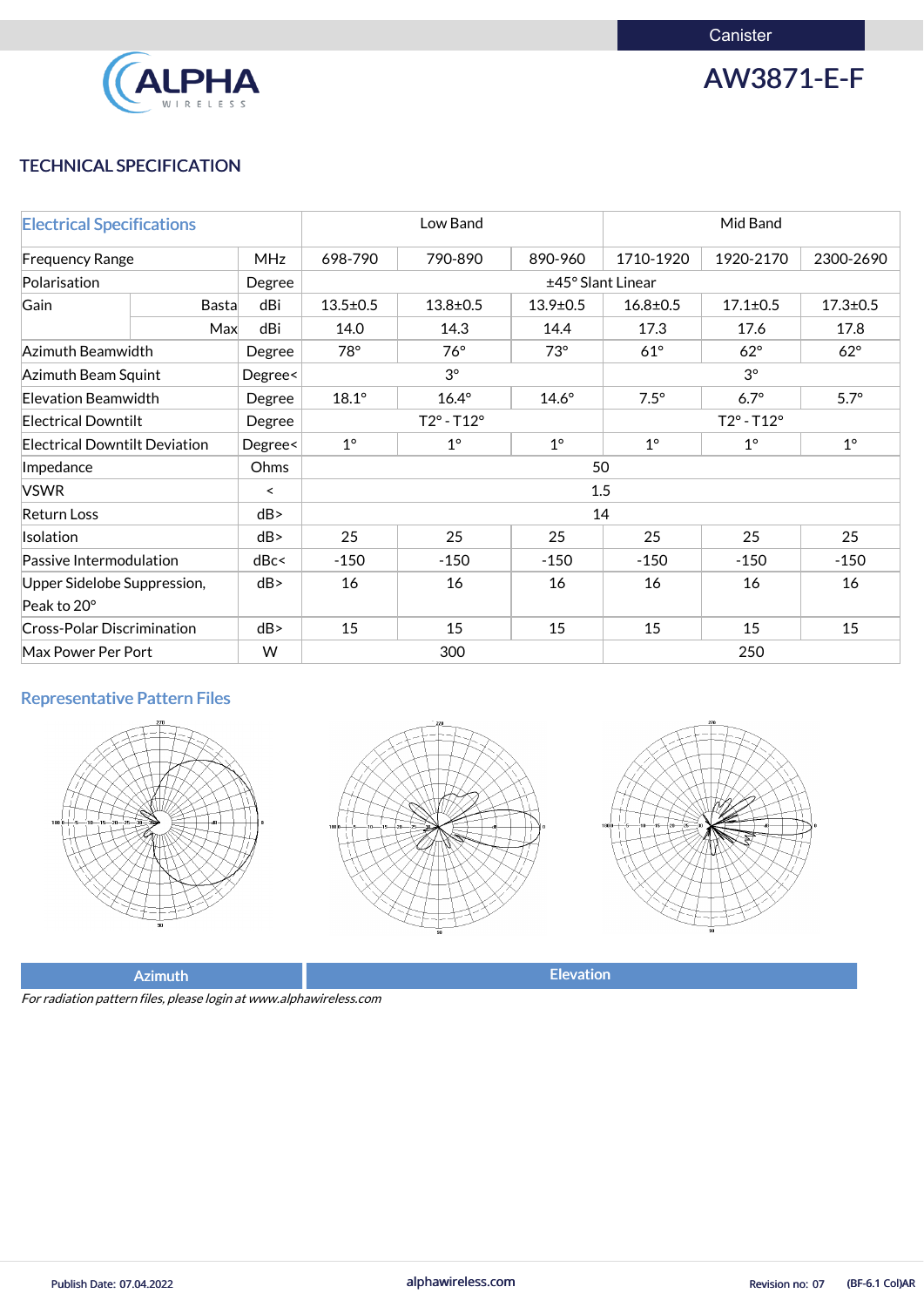

AW3871-E-F

# TECHNICAL SPECIFICATION

|  |  |  | <b>Mechanical Specifications</b> |  |  |
|--|--|--|----------------------------------|--|--|
|  |  |  |                                  |  |  |

| Dimensions                                      | mm(in)               | $3400(134) \times 360(14.2) - (L \times \emptyset)$ |
|-------------------------------------------------|----------------------|-----------------------------------------------------|
| Packing Size (LxWxD)                            | mm(in)               | 3650 (143) x 500 (20) x 590 (23)                    |
| Net Weight (antenna)                            | kg (lb)              | 100 (220)                                           |
| <b>Shipping Weight</b>                          | kg (lb)              | 150 (330)                                           |
| Connector Type (Female)                         |                      | $4.3 - 10$                                          |
| <b>Connector Position</b>                       |                      | <b>Bottom</b>                                       |
| <b>Connector Quantity</b>                       |                      | 36 (12P Low band, 24P Mid band)                     |
| Windload Frontal (at Rated Wind Speed: 150km/h) | $N$ (lbf)            | 1087 (245)                                          |
| Windload Lateral (at Rated Wind Speed: 150km/h) | $N$ (lbf)            | 1087 (245)                                          |
| <b>Survival Wind Speed</b>                      | km/h (mph)           | 200(125)                                            |
| Radome Material                                 |                      | UV Stabilised ABS capped ASA                        |
| Radome Colour                                   | <b>RAL</b>           | 7035 (light grey)                                   |
| <b>Product Compliance Environmental</b>         |                      | <b>RoHS</b>                                         |
| Lightning Protection                            |                      | <b>DC Grounded</b>                                  |
| Cold Temperature Survival                       | Celsius (Fahrenheit) | $-40(-40)$                                          |
| <b>Hot Temperature Survival</b>                 | Celsius (Fahrenheit) | 70 (158)                                            |

# Array Layout and RET Information

| $\overline{Y2}$<br>R <sub>2</sub>          | Ϋ4              |                         |                                                                                                                  |                  |
|--------------------------------------------|-----------------|-------------------------|------------------------------------------------------------------------------------------------------------------|------------------|
| $\mathsf{Y}1$<br>$\overline{\mathsf{R}}$ 1 | $\overline{Y3}$ |                         | Array layout depicts one<br>individual sector.<br>Note: Coloured box<br>sizes do not represent<br>antenna sizes. |                  |
| <b>Array</b>                               |                 | <b>Frequency</b><br>MHz | <b>Ports</b>                                                                                                     | <b>RET</b><br>ID |
|                                            |                 | 698 – 960               | 1 – 2                                                                                                            |                  |

| Configuration                  |                                                          |
|--------------------------------|----------------------------------------------------------|
| 698-960 MHz                    | One RET per array: R1, R2 x 3 Sectors                    |
| 1710-2690 MHz                  | One RET per array: Y1, Y2, Y3, Y4 x 3 Sectors            |
| <b>Total Quantity</b>          | Eighteen RET Motor Controllers                           |
| <b>Location and Interface</b>  |                                                          |
| <b>RET Controller Location</b> | Inside antenna radome housing                            |
| <b>RET Interface</b>           | Pair of AISG 8 Pin DIN connectors, one male, one female  |
| <b>RET Interface Quantity</b>  | Three pairs of AISG 8 Pin DIN connectors, one per sector |
| <b>RET Interface Location</b>  | On connector plate located at bottom of antenna          |
| <b>Electrical</b>              |                                                          |
| Input Voltage                  | $10 - 30V$                                               |
| Power Idle Mode                | $\leq 1W$                                                |
| <b>Power Active Mode</b>       | ~< 10W                                                   |
| Protocol                       | 3GPP / AISG 2.0                                          |

|  | 1710 – 2690             |  |  |
|--|-------------------------|--|--|
|  | $1710 - 2690$   9 - 10  |  |  |
|  | $1710 - 2690$   11 - 12 |  |  |

 $3 - 4$ 

 $5-6$ 

 $\overline{2}$ 

 $\mathbf{3}$ 

 $698 - 960$ 

 $1710 - 2690$ 

 $R2$ 

 $|Y1|$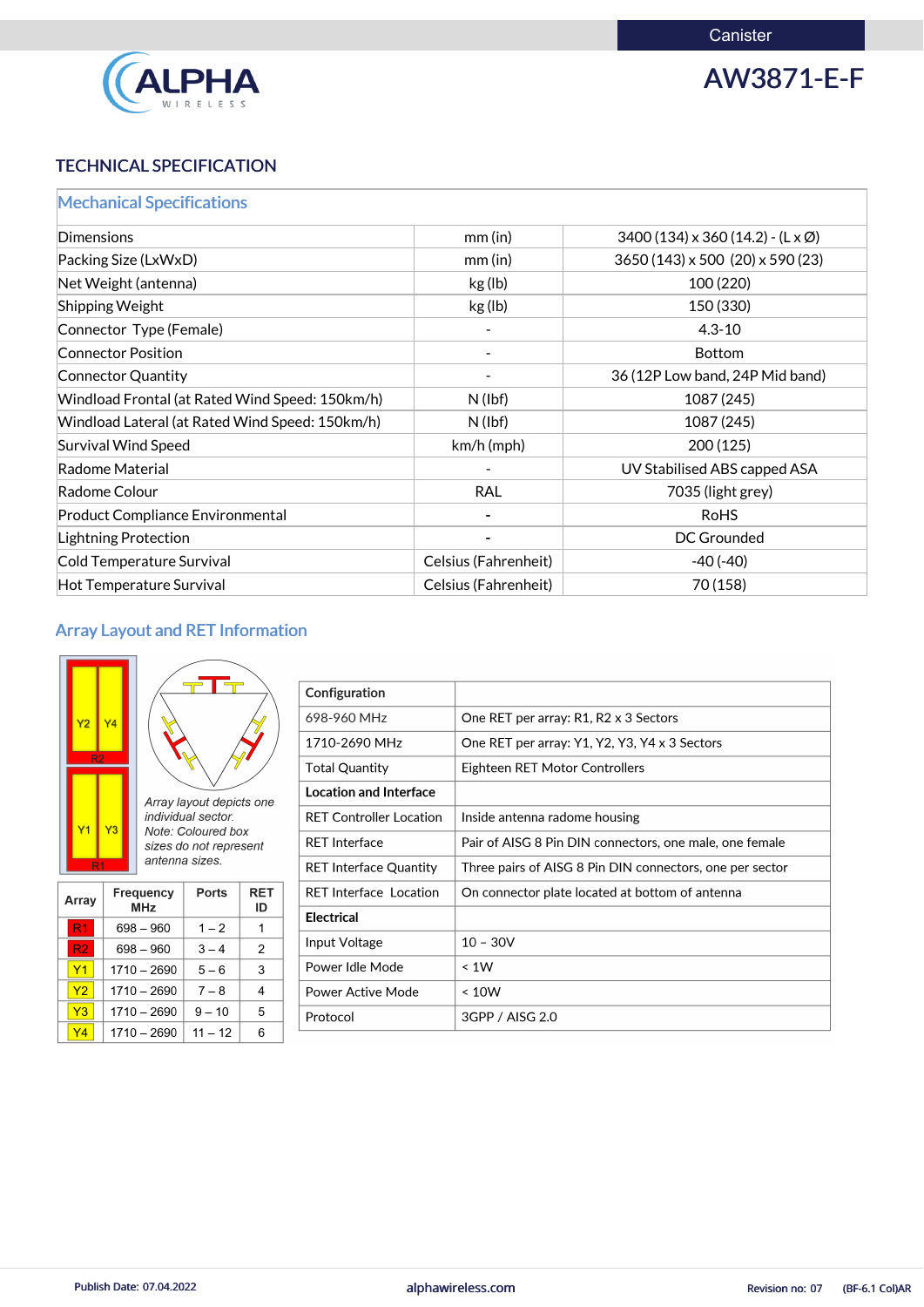**Canister** 



AW3871-E-F

# TECHNICAL SPECIFICATION

## Mechanical Illustration